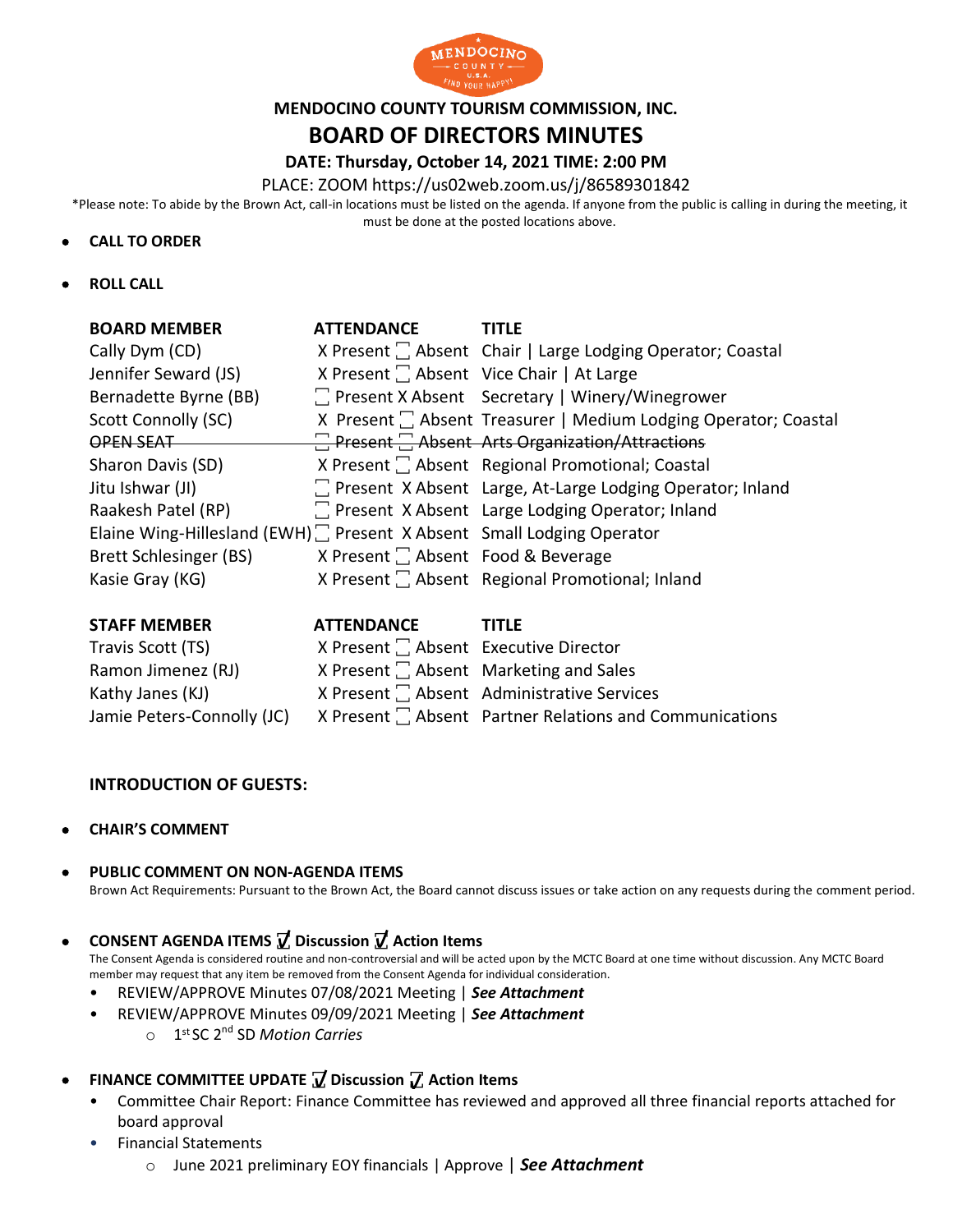- o July 2021 financials | Approve | *See Attachment*
- o August 2021 financials | Approve | *See Attachment*
- $\circ$  Motion to approval the financials for June 2021, July 2021, and August 2021
- o 1 st SD 2nd JS *Motion Carries*

# • **FESTIVAL/MARKETING COMMITTEE UPDATE ꙱ Discussion**

- PR Report
	- o TS: Recently hosted/scheduled 5 FAM trips for the fall season
	- o Some top placements in: LA Times, Conde Nast Traveller UK, NBC Bay Area and Los Angeles TV
	- o October CORO Mendocino press release went out to media outlets
- KTVU
	- o TS: Account executive left his position and there was no communication for three weeks so we decided switch to a different TV station
- Cultivar
	- $\circ$  JC: Brian Applegarth came up for a 3-day market visit to meet with lodging partners and attritions to see how they see cannabis tourism and discuss potential partnerships or ways to promote cannabis tourism in Mendocino County
- Wellness Feast Mendocino
	- $\circ$  JC: January will be a wellness focused campaign rather than a festival or feast with a call to action like we normally do
- Coro Mendocino
	- o TS: Email marketing campaign releasing later today
- Room to Roam Update
- Room to Roam Analytics | *See Attachment*
- Social Media Updates/ Analytics | *See Attachment*
- Google Analytics | *See Attachment*
- Booking Link | *See Attachment*
- **EXECUTIVE DIRECTOR REPORT ꙱ Discussion꙱ Action Items**
	- o VMC attending Bay Area Travel & Adventure show this upcoming weekend
	- Staff Cyber Security Training
		- o All staff has completed a cyber security training
	- Staff Sexual Harassment Training
		- o All staff has completed a sexual harassment training and received certificates
	- Annual Financial Audit Update
		- $\circ$  Can't upload financials for audit until approved by this BOD 3 outstanding months
		- $\circ$  Now that we do have the 3 months of financials approved, we can upload and proceed with the audit
	- Board Recruitment
		- o Cally and I working on recruiting board members
	- Budget Augmentation
		- $\circ$  Working on a proposed budget augmentation to bring to the marketing committee and the rest of the augmentations to the finance committee in November (including marketing, travel, conferences, brand refresh, website, etc.)
	- Quarter 4 FY 2020-2021 Report| Approve | *See Attachment*
	- Quarter 1 FY 2021-2022 Report| Approve | *See Attachment*
		- o Motion to approve Quarter 4 20/21 and Quarter 1 21/22 Reports 1<sup>st</sup> SD 2<sup>nd</sup> SC Motion Carries
	- CA 2020 Economic Impact of Travel Report | For Your Review | *See Attachment*
	- TS: Quarterly NCTC board meeting took place this morning and the organization is doing very well with their marketing as well as financially
- **FUTURE AGENDA ITEMS** *I*, Discussion
- **NEXT MEETING** TENTATIVE: Thursday, November 11, 2021 at 2:00 PM